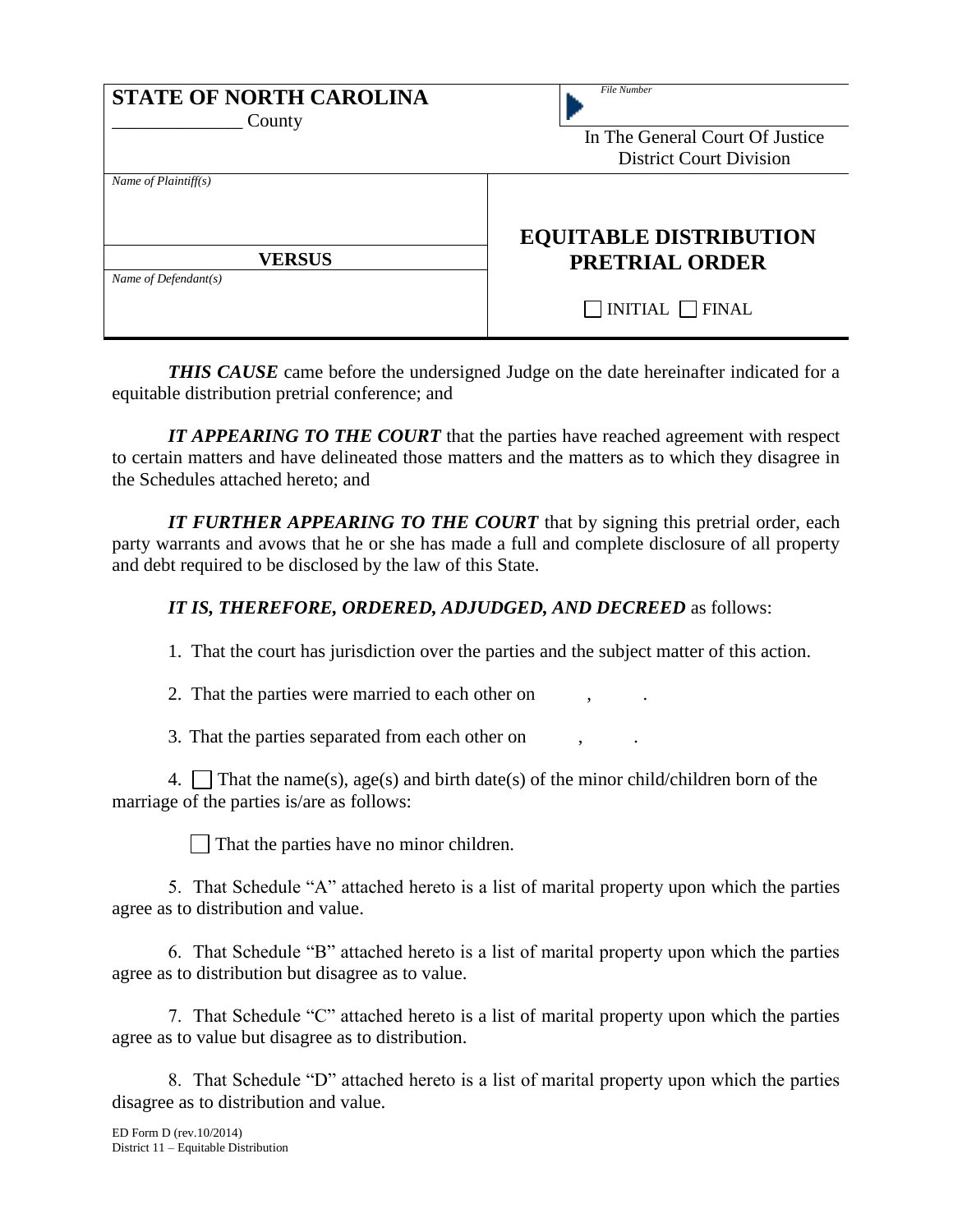9. That Schedule "E" attached hereto is a list of property which only one of the parties contends is marital property.

10. That Schedule "F" attached hereto is a list of divisible property upon which the parties agree as to distribution and value.

11. That Schedule "G" attached hereto is a list of divisible property upon which the parties agree as to distribution but disagree as to value.

12. That Schedule "H" attached hereto is a list of divisible property upon which the parties agree as to value but disagree as to distribution.

13. That Schedule "I" attached hereto is a list of divisible property upon which the parties disagree as to distribution and value.

14. That Schedule "J" attached hereto is a list of divisible property which only one of the parties contends is divisible.

15. That Schedule "K" attached hereto is a list of separate property upon which the parties agree as to ownership and value.

16. That Schedule "L" attached hereto is a list of separate property upon which the parties agree as to ownership but disagree as to value.

17. That Schedule "M" attached hereto is a list of marital debts upon which the parties agree as to value on date of separation, present value and amounts paid since date of separation.

18. That Schedule "N" attached hereto is a list of debts which only one of the parties contends is marital debt.

19. That Schedule "O" attached hereto is a list of the plaintiff's contentions for an unequal division.

20. That Schedule "P" attached hereto is a list of the defendant's contentions for an unequal division.

21. That the presiding judge shall rule on the following issues:

- (a) What is the net value of each item on Schedule "B"?
- (b) Which party shall be the owner of the items on Schedule "C"?
- (c) What is the net value of each item on Schedule "D" and which party shall be the owner of each such item?
- (d) Whether the items on Schedule "E" are marital property and, if so, what is the net value of each such item and which party shall be the owner of each such item?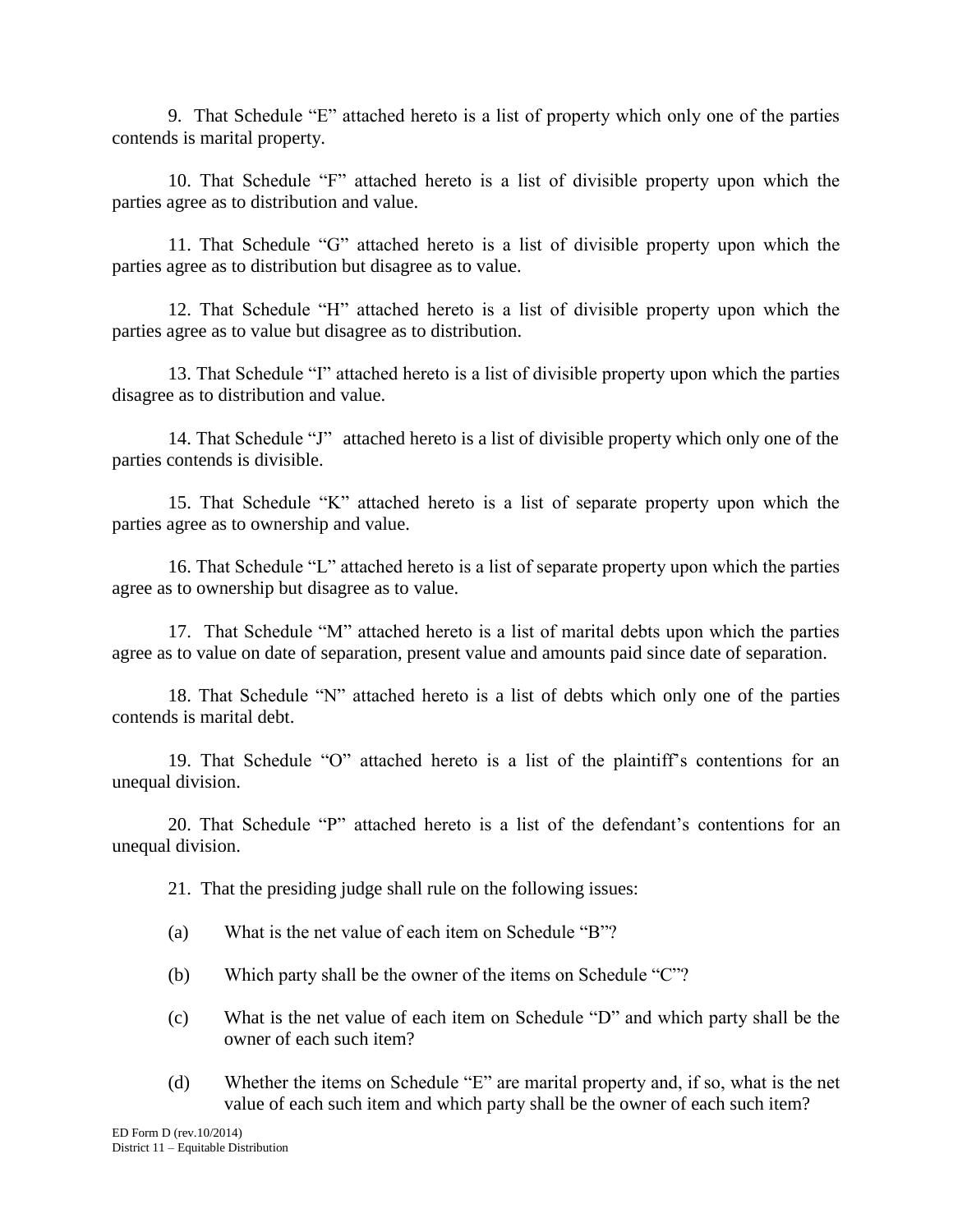- (e) What is the net value of each item on Schedule "G"?
- (f) Which party shall be the owner of the items on Schedule "H"?
- (g) What is the net value of each item on Schedule "I" and which party shall be the owner of each such item?
- (h) Whether the items on Schedule "J" are divisible property and, if so, what is the value of each such item and which party shall be assigned each such item?
- (i) What is the net value of the items on Schedule "L"?
- (j) Which party shall be assigned the items on Schedule "M"?
- (k) Whether the items on Schedule "N" are marital debt and, if so, which party shall be assigned each such item?
- (l) Whether an equal division of marital property, divisible property and marital debt is equitable and, if not, what is an equitable division of such property and debt?
- (m) Whether an in-kind distribution of marital property, divisible property and marital debt is equitable and, if not, what distributive award should be provided to achieve equity between the parties?
- (o) Any other issue(s) which the court needs to resolve to completely determine the plaintiff's/defendant's claim(s) for equitable distribution.

Date:  $\Box$ 

District Court Judge Presiding

**CONSENTED TO**:

\_\_\_\_\_\_\_\_\_\_\_\_\_\_\_\_\_\_\_\_\_\_\_\_\_\_\_\_\_\_\_\_\_\_

\_\_\_\_\_\_\_\_\_\_\_\_\_\_\_\_\_\_\_\_\_\_\_\_\_\_\_\_\_\_\_\_\_\_

\_\_\_\_\_\_\_\_\_\_\_\_\_\_\_\_\_\_\_\_\_\_\_\_\_\_\_\_\_\_\_\_\_\_

\_\_\_\_\_\_\_\_\_\_\_\_\_\_\_\_\_\_\_\_\_\_\_\_\_\_\_\_\_\_\_\_\_\_\_

Plaintiff

Attorney for Plaintiff

Defendant

Attorney for Defendant